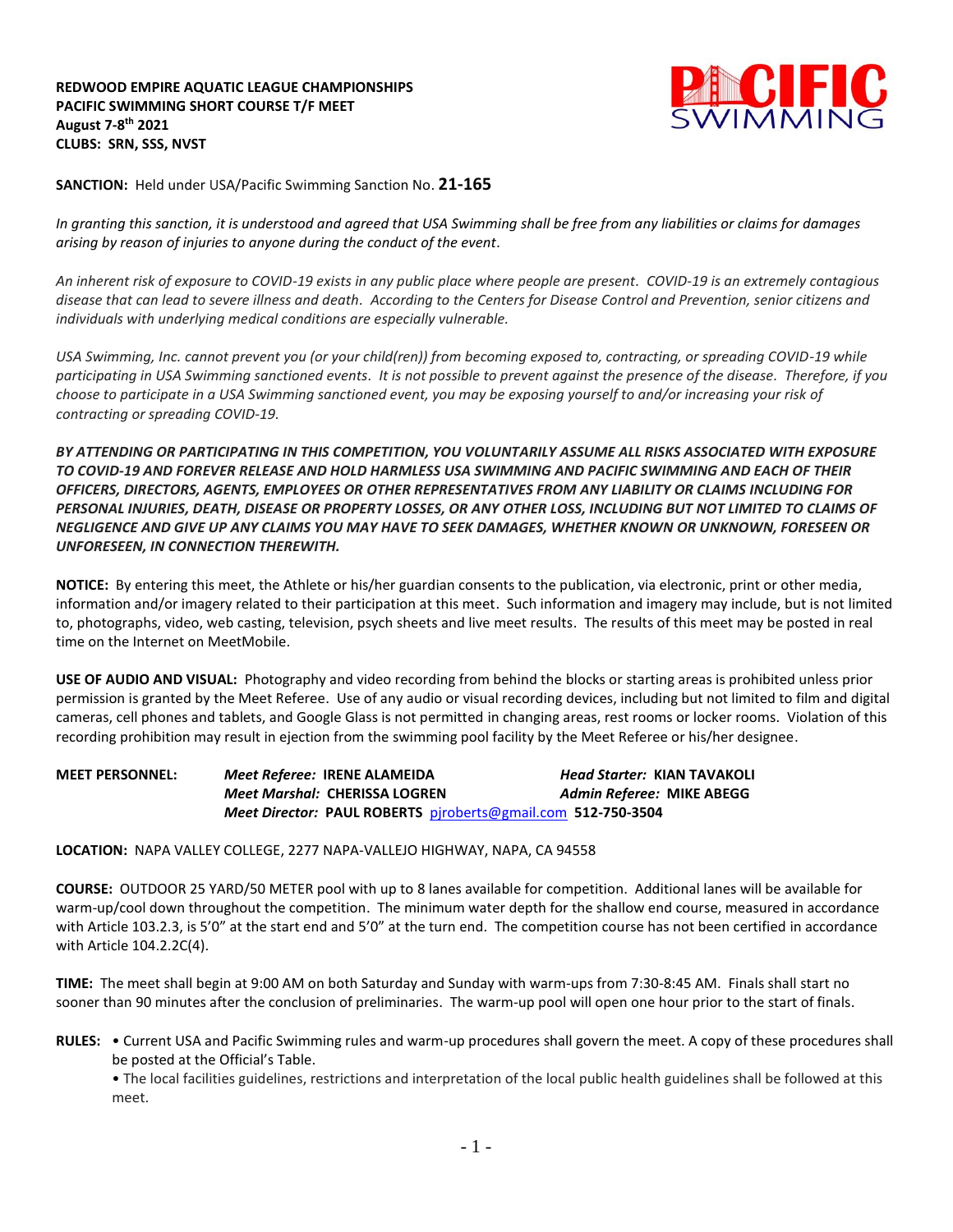• All applicable adults participating in or associated with this meet, acknowledge that they are subject to the provisions of the USA Swimming Minor Athlete Abuse Prevention Policy ("MAAPP"), and that they understand that compliance with the MAAPP policy is a condition of participation in the conduct of this competition.

• All events shall be swum fast to slow.

• Athletes may compete in up to **3** events per day on Saturday and Sunday, not including relays. Athletes exceeding these limits shall be required to scratch down to the allowable limit and shall not be eligible for any refunds.

• All 8 & under events shall be swum together as Timed Finals during the Preliminaries. 8-UN events shall be scored as 6- UN and 7-8.

• The following events shall be swum as Timed Finals during the Preliminaries:

- 10-UN 200 FR
- 11-12 200 IM, 200 FR
- 13-OV 400 IM, 200 Back, 200 Fly, and 200 Breast
- 11-OV 500 FR

• The 400 IM and 500 Free events shall be swum as Timed Finals, fastest to slowest, alternating women's and men's heats. Genders may be combined at the discretion of the Meet Referee and Meet Director.

• 500 Free athletes shall provide their own timers and lap counters. 13-OV 400 IM, 11-12 200 IM and 10-UN 200 FR athletes shall also provide their own timers.

• All remaining events shall be swum as Preliminaries and Finals.

• The 6 fastest times from the Preliminaries shall qualify for the Championship Finals and the next 6 fastest times from the Preliminaries shall qualify for Consolation Finals.

• Individual Events for 13-OV age groups shall be swum together in Preliminaries, but shall be swum as 13-14 and 15-OV during Finals.

- All relays shall be swum as Timed Finals.
- All 8-UN and 9-10 relays shall be swum during Preliminaries.
- All 11-12 and 13-OV relays shall be swum at the beginning of Finals.
- All relay athletes must be entered in an individual event in the meet.

• If local conditions warrant, the Meet Referee, with the concurrence of the Meet Director, may require a mandatory scratch down. Immediate cash refunds shall be made for any mandatory scratches.

- At the discretion of the Meet Referee, events and heats may be combined.
- All Coaches and Officials must wear their USA Swimming membership cards in a visible manner.

**UNACCOMPANIED ATHLETES:** Any USA-S athlete-member competing at the meet must be accompanied by a USA Swimming member-coach for the purposes of athlete supervision during warm-up, competition and warm-down. If a coach-member of the athlete's USA-S Club does not attend the meet to serve in said supervisory capacity, it is the responsibility of the athlete or the athlete's legal guardian to arrange for supervision by a USA-S member-coach. The Meet Director or Meet Referee may assist the athlete in making arrangements for such supervision; however, it is recommended that such arrangements be made in advance of the meet by the athlete's USA-S Club Member-Coach.

**RACING STARTS:** Athletes must be certified by a USA-S member-coach as being proficient in performing a racing start, or must start the race in the water. It is the responsibility of the athlete or the athlete's legal guardian to ensure compliance with this requirement.

**RESTRICTIONS:** • Smoking and the use of other tobacco products is prohibited on the pool deck, in the locker rooms, in spectator

- seating, on standing areas and in all areas used by Athletes, during the meet and during warm-up periods.
- Sale and use of alcoholic beverages is prohibited in all areas of the meet venue.
- No glass containers are allowed in the meet venue.
- No propane heater is permitted except for snack bar/meet operations.
- All shelters must be properly secured.
- Deck Changes are prohibited.

• Destructive devices, to include but not limited to, explosive devices and equipment, firearms (open or concealed), blades, knives, mace, stun guns and blunt objects are strictly prohibited in the swimming facility and its surrounding areas. If observed, the Meet Referee or his/her designee may ask that these devices be stored safely away from the public or removed from the facility. Noncompliance may result in the reporting to law enforcement authorities and ejection from the facility. Law enforcement officers (LEO) are exempt per applicable laws.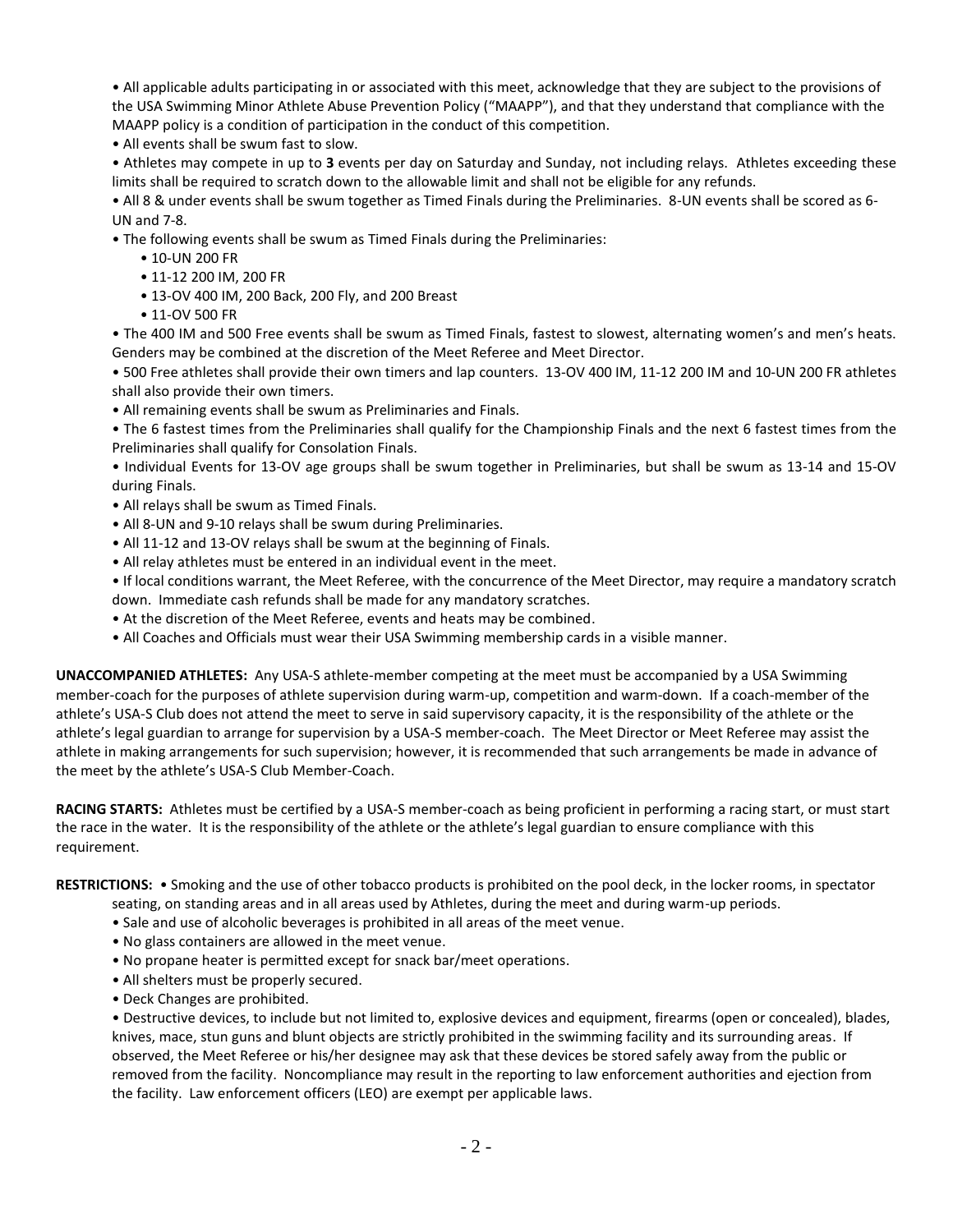- Operation of a drone, or any other flying apparatus, is prohibited over the venue (pools, Athlete/Coach areas, Spectator areas and open ceiling locker rooms) any time Athletes, Coaches, Officials and/or Spectators are present.
- Spectators and parents are allowed on the pool deck in specified areas to view the event.
- Locker rooms are available for changing.
- **ELIGIBILITY:**  Athletes must be current members of USA Swimming and enter their name and registration number on the meet entry card as they are shown on their Registration Card. If this is not done, it may be difficult to match the Athlete with the registration and times database. The meet host will check all Athlete registrations against the SWIMS database and if not found to be registered, the Meet Director shall accept the registration at the meet (a \$10 surcharge will be added to the regular registration fee). Duplicate registrations will be refunded by mail.

• Meet is open only to qualified athletes registered with **NAPA VALLEY SWIM TEAM, NEPTUNE SWIMMING, and SEBASTOPOL SEA SERPENTS.** Athletes who are unattached but participating with **NAPA VALLEY SWIM TEAM, NEPTUNE SWIMMING and SEBASTOPOL SEA SERPENTS** are eligible to swim in prelims and timed finals, but are not eligible to score points, participate in relays, or to qualify for finals in a preliminary and final event. Unattached athletes competing in timed finals shall be treated as exhibition athletes for purposes of scoring.

- Entries with "NO TIME" shall be ACCEPTED.
- Disabled Athletes are welcome to attend this meet and should contact the Meet Director or Meet Referee regarding any special accommodations on entry times and seeding per Pacific Swimming policy.
- Athletes 19 years of age and over may enter in 13-OV events and score points.
- The Athlete's age shall be the age of the Athlete on the first day of the meet.

**ENTRY FEES:** \$5.50 per event plus a \$8 participation fee per athlete. Relays are \$16.00 per relay. No refunds will be made, except mandatory scratch downs. Full payment of single club check made payable to Napa Valley Swim Team shall be turned in no later than Saturday August 7<sup>th</sup>. Relay entries must have payment at the time of entry.

| Club checks may be mailed to | Napa Valley Swim Team                      |  |  |
|------------------------------|--------------------------------------------|--|--|
|                              | <b>RE: REAL Championships Meet Entries</b> |  |  |
|                              | P.O. Box 2515                              |  |  |
|                              | Napa, CA 94558                             |  |  |

**CLUB ENTRIES:** All entries shall be submitted only by the club entry representatives. A SD3 entry file or Hy-Tek Team Manager file shall be submitted by Sunday, August 1, 2021, to Kian Tavakoli at [kiant2010@gmail.com.](mailto:kiant2010@gmail.com) Entries must include full legal name, age, USA Swimming Registration Number, home club code, and LSC code. Request a confirmation of receipt to ensure delivery of the email and file. **No late entries shall be accepted.**

**RELAY ENTRIES:** Each club may enter as many relays as wanted, but only the two fastest relays from each club shall be scored. Relays shall be deck entered each day at a time announced.

**CHECK-IN:** The meet shall be pre-seeded. Athletes shall report to the bull-pen area at their scheduled time for each event. One hour prior to the start of the meet each day, there shall be a scratch meeting. At the meeting, coaches from each club shall notify the Administrative Referee of all known scratches.

**SCRATCHES:** • Athletes shall not be penalized for missing preliminary events.

• Any athlete qualifying for any level of finals in an individual event who may not wish to swim in finals must either scratch or declare intent to scratch from that final within 30 minutes after the announcement of qualifiers. Athlete who declares intent to scratch must declare his/her final intention within 30 minutes after his/her last individual preliminary event. • Any athlete qualifying for a consolation final or final race in an individual event who fails to show up in said consolation final or final race prior to calling the alternate shall be barred from his/her next final event for that day. Should the athlete have no additional final events for that day, he/her shall be barred from his/her next preliminary event.

**RELAY SCRATCH:** Any relay team entered in a relay event that fails to compete in or report for that event shall not be penalized.

**SCORING:** Individual Events: 16 - 13 - 12 - 11 - 10 - 9 - 7 - 5 - 4 - 3 - 2 - 1 Relay Events: 32 - 26 - 24 - 22 - 20 - 18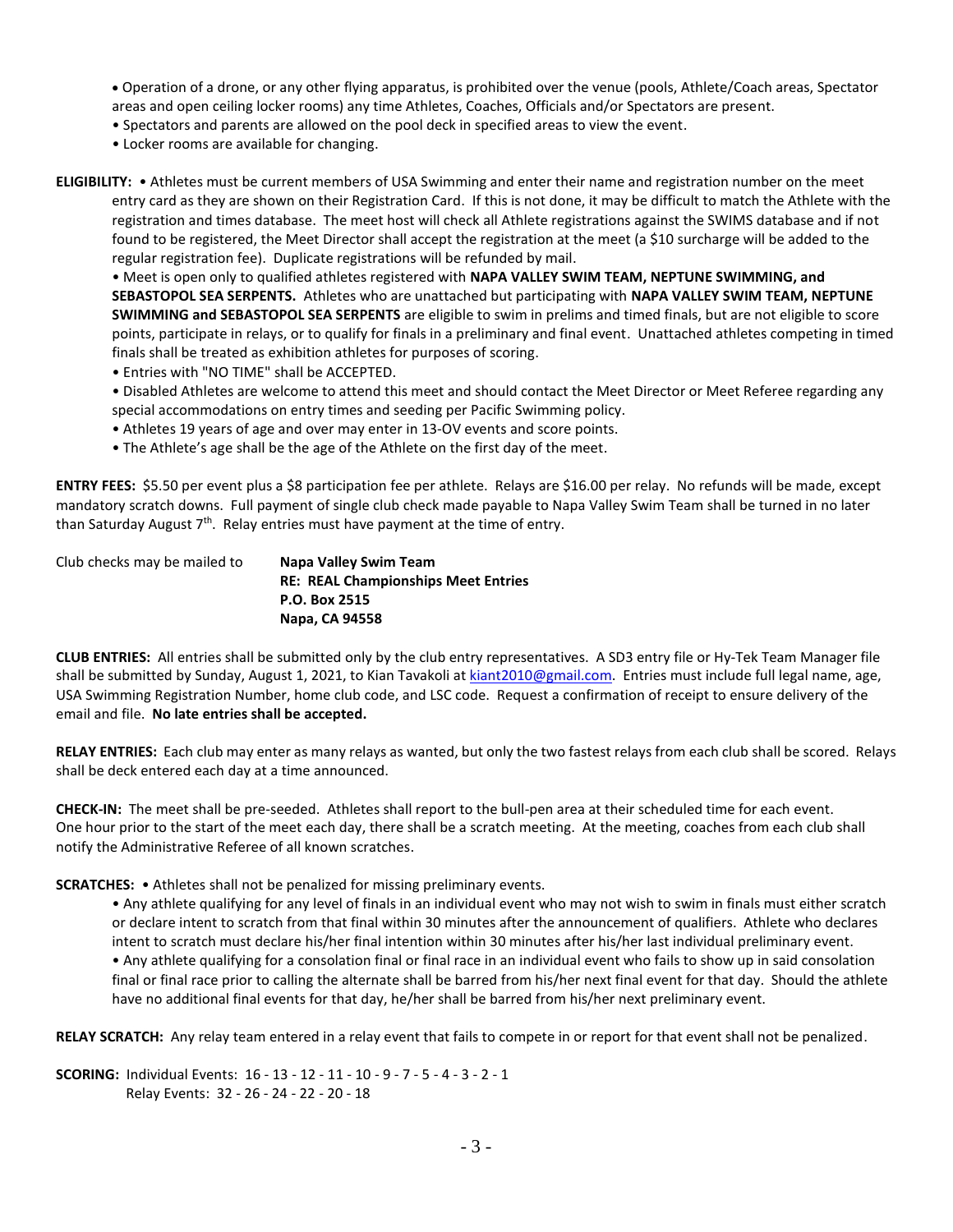## **AWARDS:** There shall be no individual award.

1<sup>st</sup> place club receives Perpetual Banner; 2<sup>nd</sup> and 3<sup>rd</sup> place clubs receive Banners. Club Spirit Award shall also be awarded by a selection committee comprised of a parent and an athlete representative from each club and the Meet Referee.

## **ADMISSION:** Free.

**SNACK BAR & HOSPITALITY:** There will be NO snack bar available during the competition. Hospitality will be provided for coaches, working deck officials, timers and volunteers.

**MISCELLANEOUS:** No overnight parking is allowed. Facilities will not be provided after meet hours.

## **EVENT SUMMARY**

| SATURDAY, AUGUST 7th 2021 |          |                      | <b>SUNDAY, AUGUST 8th 2021</b> |          |              |                       |                       |
|---------------------------|----------|----------------------|--------------------------------|----------|--------------|-----------------------|-----------------------|
| 8-UN                      | $9 - 10$ | 11-12                | $13-OV$                        | 8-UN     | $9 - 10$     | $11 - 12$             | $13-0V$               |
| 25 BK*                    | 50 BK    | 200 FR*              | 200 FL*                        | 25 FR*   | 100 IM       | 100 IM                | 200 FR                |
| 25 BR*                    | 50 BR    | 100 BK               | 100 BR                         | $25$ FL* | <b>50 FL</b> | 100 BR                | 100 BK                |
| 50 FR*                    | 100 FR   | 50 BR                | 200 IM                         | 100 IM*  | 50 FR        | <b>50 BK</b>          | <b>50 FR</b>          |
| 100 M-R                   | 200 M-R  | 50 FL                | 100 FR                         | 100 FR-R | 200 FR-R     | 100 FL                | 100 FL                |
| 200 M-R                   | 200 FR*  | 100 FR               | 200 BK*                        | 200 FR-R |              | 50 FR                 | 200 BR*               |
| 200 FR*                   |          | 200 IM*              | 400 IM*                        |          |              | 500 FR*               | 500 FR*               |
|                           |          | 200 M-R <sup>%</sup> | 200 M-R <sup>%</sup>           |          |              | 200 FR-R <sup>%</sup> | 200 FR-R <sup>%</sup> |

\* Event to be swum as Timed Finals % Event to be swum at the beginning of Finals